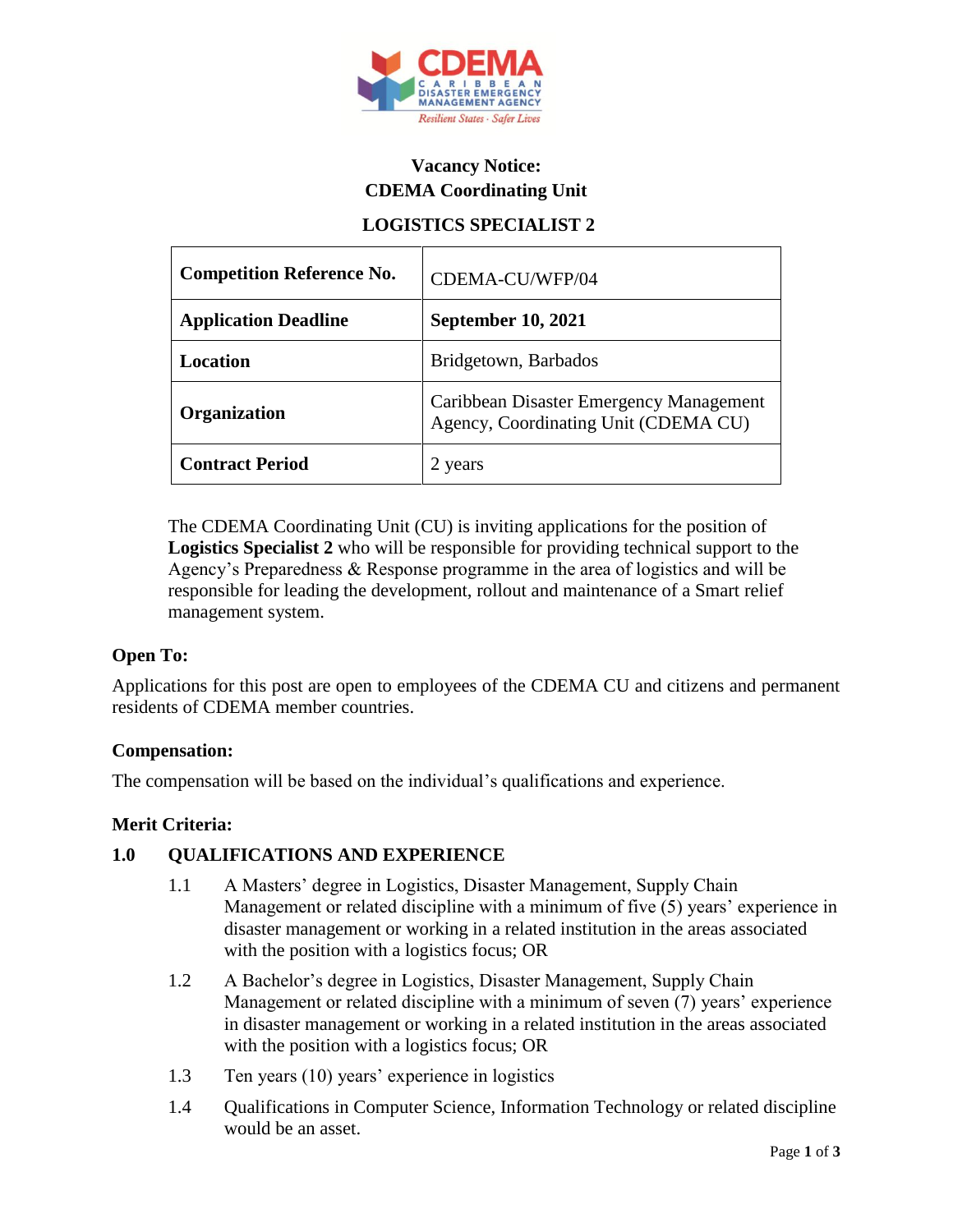

- 1.5 Professional Certification in Logistics (such as APICS and SOLE) would be an asset
- 1.6 Demonstrated supply chain operational experience with a humanitarian focus at the national and/or regional level
- 1.1. Experience in the following would be preferred:
	- a) set up, support, and maintenance of local area networks (LANs), wide area networks (WANs), and other networking systems
	- b) installing and maintaining routers, switches, firewalls, installing drivers and software and network-related software programs
	- c) deploying software in Windows, Android and IOS platforms.
- 1.7 Experience in developing and implementing disaster preparedness and response programmes at the national and/or regional level
- 1.8 Experience or training in humanitarian emergency logistics operations during rapid onset disasters would be an asset
- 1.9 Experience in the development of project proposals and project planning and execution would be an asset

#### **2.0 KNOWLEDGE, SKILLS AND ABILITIES**

- 2.1. Knowledge of Operational Logistics including customs and importation requirements, Warehouse management and final mile delivery.
- 2.2. Knowledge of at least one of the following languages would be an asset: PHP, C#, JavaScript, VBA (Visual Basic for Applications).
- 2.3. Knowledge of the core humanitarian standards and the humanitarian response system
- 2.4. Comprehensive understanding of issues and challenges in disaster management within CDEMA Participating States
- 2.5. Excellent communication skills (oral, written, public speaking and presentational)
- 2.6. Excellent interpersonal skills
- 2.7. Excellent negotiation, diplomacy and advocacy skills
- 2.8. Ability to communicate effectively with persons at all levels.
- 2.9. Excellent planning and organizational skills
- 2.10. Critical thinking and problem-solving skills
- 2.11. Ability to manage multiple priorities.
- 2.12. Proficiency in relevant ICT applications
- 2.13. Proposal writing, report writing, data acquisition and analysis skills.
- 2.14. Flexibility and adaptability
- 2.15. Demonstrated team leadership.